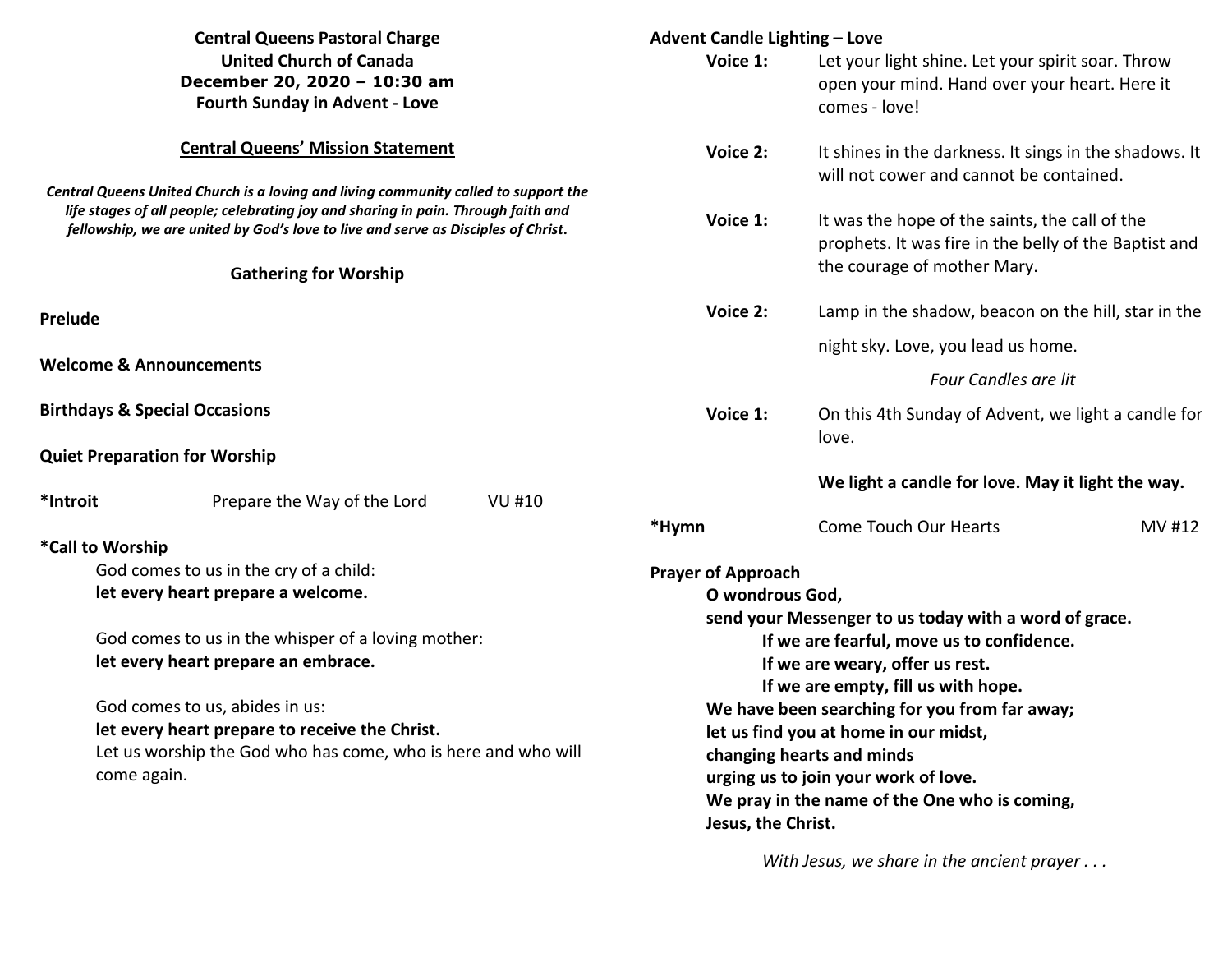| Song of Mary (Luke 1:47-55)                                                                                                                                                                                                                                                                                                                                                                                                                     |                                                                                                                             | <b>VU #898</b> | <b>Listening for the Word</b>                                                                                                 |                                                                                                                                                                  |               |  |
|-------------------------------------------------------------------------------------------------------------------------------------------------------------------------------------------------------------------------------------------------------------------------------------------------------------------------------------------------------------------------------------------------------------------------------------------------|-----------------------------------------------------------------------------------------------------------------------------|----------------|-------------------------------------------------------------------------------------------------------------------------------|------------------------------------------------------------------------------------------------------------------------------------------------------------------|---------------|--|
| *Hymn                                                                                                                                                                                                                                                                                                                                                                                                                                           | What Child is This                                                                                                          | <b>VU #74</b>  | <b>Sacred Readings</b>                                                                                                        |                                                                                                                                                                  |               |  |
| All God's Children                                                                                                                                                                                                                                                                                                                                                                                                                              |                                                                                                                             |                | 2 Samuel 7:1-11, 16<br>Luke 1:26-38                                                                                           |                                                                                                                                                                  |               |  |
| <b>Call to Confession</b>                                                                                                                                                                                                                                                                                                                                                                                                                       |                                                                                                                             |                | Anthem                                                                                                                        |                                                                                                                                                                  |               |  |
| <b>Prayer of Confession</b>                                                                                                                                                                                                                                                                                                                                                                                                                     | O Holy One, we call to you and name you as eternal, ever--                                                                  |                | Sermon                                                                                                                        |                                                                                                                                                                  |               |  |
|                                                                                                                                                                                                                                                                                                                                                                                                                                                 | present, and boundless in love. Yet there are times, O God,<br>when we fail to recognize you in the dailyness of our lives. |                | <b>Pastoral Prayer</b>                                                                                                        |                                                                                                                                                                  |               |  |
| Sometimes shame clenches tightly around our hearts, and we<br>hide our true feelings. Sometimes fear makes us small, and we                                                                                                                                                                                                                                                                                                                     |                                                                                                                             |                | <b>Responding to the Word</b>                                                                                                 |                                                                                                                                                                  |               |  |
|                                                                                                                                                                                                                                                                                                                                                                                                                                                 | miss the chance to speak from our strength. Sometimes doubt<br>invades our hopefulness, and we degrade our own wisdom.      |                | *Hymn                                                                                                                         | O Ancient Love                                                                                                                                                   | <b>VU #17</b> |  |
| <b>Assurance of God's Love</b>                                                                                                                                                                                                                                                                                                                                                                                                                  |                                                                                                                             |                | *Blessing                                                                                                                     |                                                                                                                                                                  |               |  |
| <b>Presentation of Our Gifts</b><br><b>Offertory Invitation</b>                                                                                                                                                                                                                                                                                                                                                                                 |                                                                                                                             |                | <b>Postlude</b><br>* Please stand as you are able                                                                             |                                                                                                                                                                  |               |  |
| <b>Offertory</b>                                                                                                                                                                                                                                                                                                                                                                                                                                | In the Bleak Midwinter                                                                                                      | VU #55 vs 4    | <b>Ministers</b><br><b>Clergy</b>                                                                                             | All of us<br><b>Rev Greg Davis</b>                                                                                                                               |               |  |
| <b>*Presentation of Offering</b>                                                                                                                                                                                                                                                                                                                                                                                                                |                                                                                                                             |                | <b>Office Hours</b>                                                                                                           | Tuesday, Wednesday & Thursday<br>$9 am - 12 pm$                                                                                                                  |               |  |
| *Offertory Prayer<br>God of love and joy, God of peace and hope, we are so grateful<br>for these Advent gifts. They bring comfort and courage even in<br>the most challenging times. Receive our gifts as tokens of our<br>love. Bless them with your grace so that they will bring love<br>to those who need it. Bless our lives, too, so we will shine with<br>your love, blessing others in the name of Jesus, our friend and<br>Guide. Amen |                                                                                                                             |                | Office Phone<br>Email<br><b>Ministry of Music</b><br>Website<br><b>Church Office</b><br><b>Office Hours</b><br>Phone<br>Email | 902-964-2291<br>minister@cquc.ca<br><b>Kirk Neville</b><br>https://cquc.ca/index.htm<br>Wednesday & Thursday<br>$9 am - 12 pm$<br>902-964-2221<br>office@cquc.ca |               |  |

**Warm Welcome to All** – We are glad you are here as a visitor, a seeker, someone looking for a new church home, or as a regular worshiper.